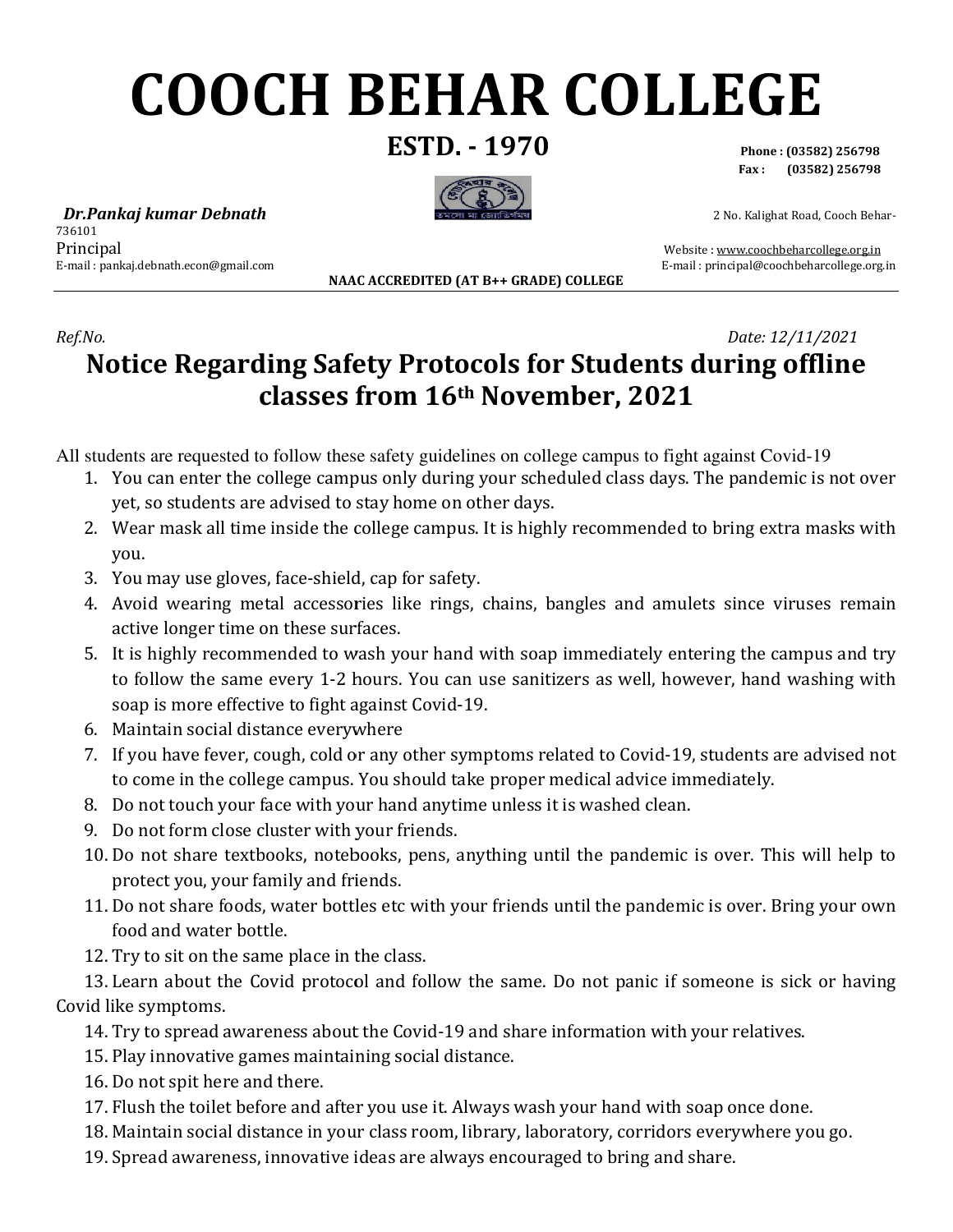## **COOCH BEHAR COLLEGE**

**ESTD. - 1970** 

Phone: (03582) 256798  $(03582)$  256798 Fax:

2 No. Kalighat Road, Cooch Behar-

Dr.Pankaj kumar Debnath 736101 Principal E-mail: pankaj.debnath.econ@gmail.com

NAAC ACCREDITED (AT B++ GRADE) COLLEGE

Website: www.coochbeharcollege.org.in E-mail: principal@coochbeharcollege.org.in

20. After reaching home from college, wash your hand with soap first, then try to wash your clothes if possible. If this is not possible, keep the used clothes isolated for 12 hours and keep under direct sunlight.

21. Wash your mask with hot water and soap. It is recommended to use new mask for the next day if possible.

22. Verbal assistance or gesture to peers who are not able to maintain social distancing and wear mask.

23. Avoid junk and eating out. Eat healthy food prepared at home.

24. Last but not the least: Remember you are the true fighter against this formidable threat called COVID 19. We must win the battle by all will power and continuous perseverance. We must not allow COVID 19 to compromise our daily academic progress and achieving excellence.

#### শিক্ষার্থীদের জন্য নিরাপত্তা প্রোটোকল

কোভিড-১৯-এর বিরুদ্ধে লড়াই করার জন্য কলেজ ক্যাম্পাসে এই নিরাপত্তা নির্দেশিকা অনুসরণ করার জন্য সকল শিক্ষার্থীদের অনুরোধ করা হচ্ছে

1. তোমরা শুধুমাত্র তোমাদের নির্ধারিত ক্লাসের দিনগুলিতে কলেজ ক্যাম্পাসে প্রবেশ করতে পারবে|মহামারী এখনও শেষ হয়নি, তাই শিক্ষার্থীদের অন্যান্য দিনে বাডিতে থাকার পরামর্শ দেওয়া হচ্ছো

2. কলেজ ক্যাম্পাসের ভিতরে সর্বদা মাস্ক পরিধান করবে I সাথে অতিরিক্ত মাস্ক আনার পরামর্শ দেওয়া হচ্ছো

 $3.$  নিরাপত্তার জন্য তোমরা গ্লাভস, ফেস-শিল্ড, ক্যাপ ব্যবহার করতে পারো।

4. আংটি, চেইন, চুড়ি এবং তাবিজের মতো ধাতব জিনিসপত্র পরা এড়িয়ে চলো কারণ এই পৃষ্ঠগুলিতে ভাইরাস বেশি সময় সক্রিয় থাকে৷

5. ক্যাম্পাসে প্রবেশ করার সাথে সাথে সাবান দিয়ে হাত ধোয়ার জন্য সুপারিশ করা হচ্ছে এবং প্রতি 1-2 ঘন্টা পর পর এটি অনুসরণ করার চেষ্টা করবে। স্যানিটাইজারও ব্যবহার করতেপারো , তবে কোভিড-১৯ এর বিরুদ্ধে লড়াই করতে সাবান দিয়ে হাত ধোয়া বেশি কার্যকরা

 $6.$  সর্বত্র সামাজিক দূরত্ব বজায় রাখবে  $I$ 

7. যদি জ্বর, কাশি, সর্দি বা কোভিড-19 সম্পর্কিত অন্য কোনো উপসর্গ থাকে, তাহলে শিক্ষার্থীদের কলেজ ক্যাম্পাসে না আসার পরামর্শ দেওয়া হচ্ছো অবিলম্বে সঠিক ডাক্তারের পরামর্শ নিতে হবে।

8. মুখ, হাত দিয়ে স্পর্শ করবেনা।

 $9.$  বন্ধুদের সাথে ঘনিষ্ঠ ক্লাস্টার গঠন করবেনা।

 $10$ . মহামারী শেষ না হওয়া পর্যন্ত পাঠ্যবই, নোটবুক, কলম, কিছু শেয়ার করবেনা। এটি তোমাকে,তোমার পরিবার এবং বন্ধদের রক্ষা করতে সাহায্য করবে।

- 11. মহামারী শেষ না হওয়া পর্যন্ত বন্ধুদের সাথে খাবার, জলের বোতল ইত্যাদি শেয়ার করবে না৷ নিজের খাবার এবং জলের বোতল সাথে রাখবো
- $12.$  ক্লাসে একই জায়গায় বসার চেষ্টা করবে  $\overline{\mathrm{I}}$
- $13$ . কোভিড প্রোটোকল সম্পর্কে জেনে নাও এবং এটি অনুসরণ করো। কেউ অসুস্থ হলে বা কোভিডের মতো উপসর্গ থাকলে আতঙ্কিত হবে না।
- $14.$   $\mathrm{Covid}$ - $19$  সম্পর্কে সচেতনতা ছড়িয়ে দেওয়ার চেষ্টা করো এবং আত্মীয়দের সাথে তথ্য শেয়ার করো  $\,\mathrm{I}$
- $15.$  সামাজিক দুরত্ব বজায় রেখে উদ্ভাবনী গেম খেলো।

 $16$ . এখানে এবং সেখানে থতু ফেলবে না ।